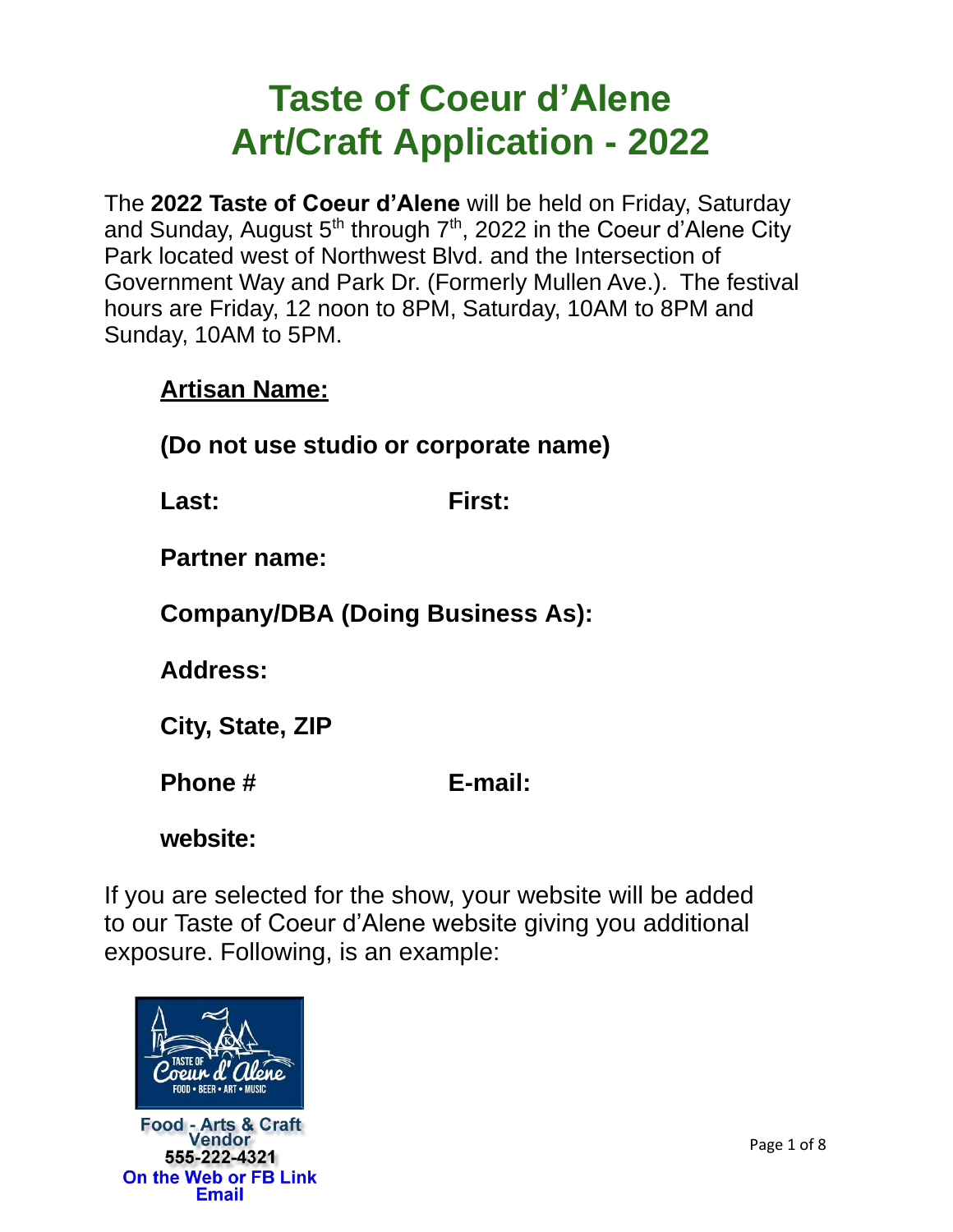What we would like to have, to promote each of our great vendors is:

- 1. Your Vendor Business Name or DBA (Doing Business As) name.
- 2. Your Logo or an image we can use on our Promo page. If you don't have a logo and can provide an image we can use… that would be fine.
- 3. Your Vendor Business Contact Telephone Number
- 4. Your Vendor Business desired email address.
- 5. A Vendor Business Web Link location. Your website link or Facebook would be very helpful.

**Once accepted,** please provide this information to our site manager at [webmaster@panhandlekiwanis.org.](mailto:webmaster@panhandlekiwanis.org)

More promotion examples are available at [https://www.panhandlekiwanis.org/taste-of-cda/vendor](https://www.panhandlekiwanis.org/taste-of-cda/vendor-promos.html)[promos.html.](https://www.panhandlekiwanis.org/taste-of-cda/vendor-promos.html)

# **GUIDELINES & RULES**

# **Location & Dates:**

City Park at Independence Point Coeur d'Alene, Idaho (West)

Show Dates: **8/05/2022- 8/07/2022.** Application Deadline: **5/30/2022 Midnight PST.** 

# **REQUIREMENTS**:

Last years vendors are pre-approved AS LONG AS THEY ARE SELLING THE SAME PRODUCT AS LAST YEAR. IF NOT, SEE BELOW. New artists/crafters or last year's changing or adding products: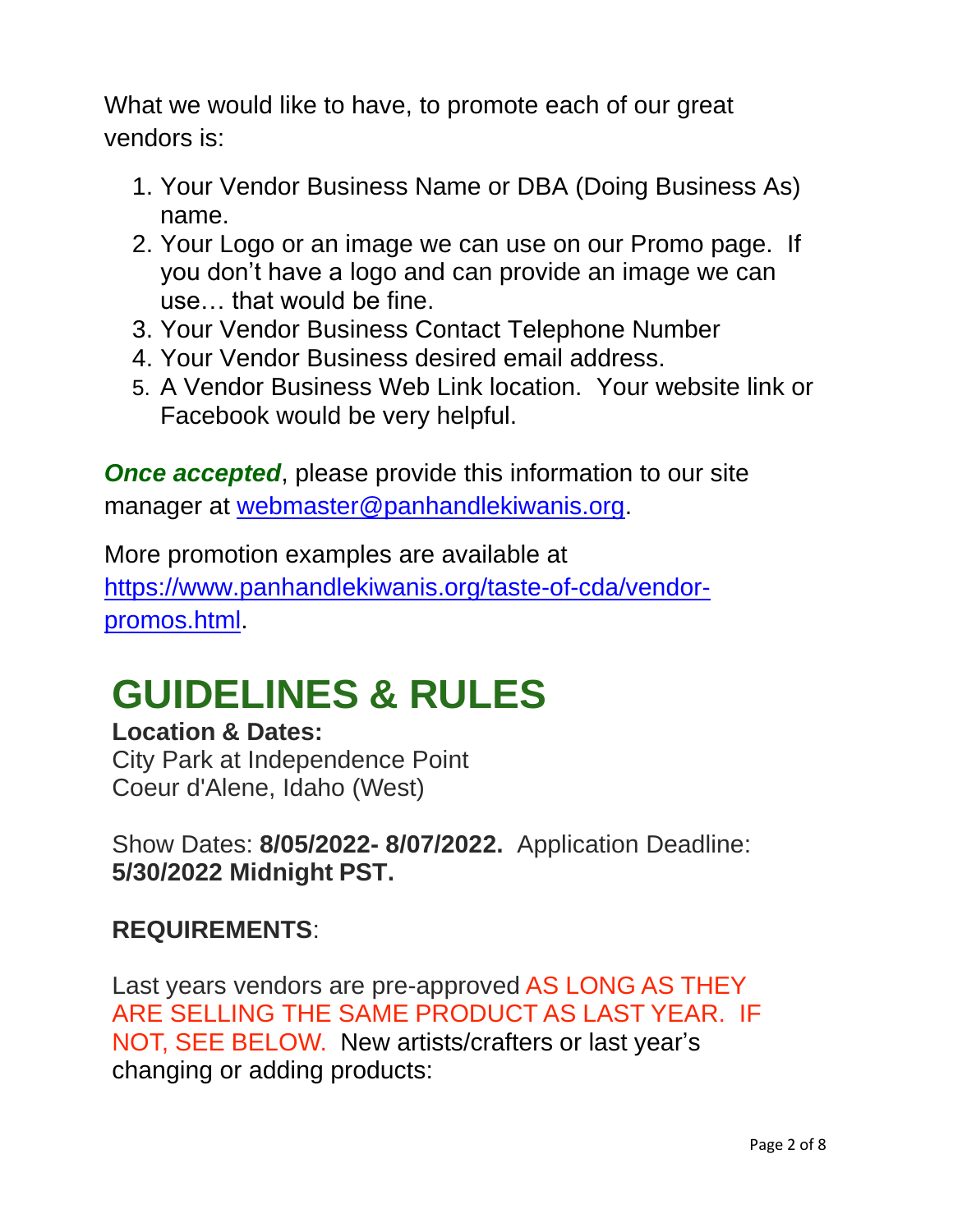Images: **6** photos (5X7) (a booth shot and two photos of YOU actually making the items you want to sell are required) plus three photos of your craft/art.

Fee (Art/Craft, Food Application Fee): **\$25.00** See booth fees below on this application. You can submit up to **2** applications for this show.

#### **Event Summary**

Now in its 32nd year, Taste of Coeur d'Alene has become one of the Inland Northwest's favorite festivals. Coeur d'Alene City Park on beautiful Lake Coeur d'Alene in the summer is the ideal location for this event, attracting more than 50,000 seasonal and year-round residents and tourists, over three days. The festival's fine art and crafts are showcased al fresco. The festival also features live professional music and a variety of quality foods and beverages including a beer garden featuring local micro brews. Admission to the festival is free to the public.

Taste of the Coeur d'Alene takes place Friday, Saturday and Sunday, **August 5 th through August 7 th , 2022**

#### **General Information**

Taste of Coeur d'Alene is a juried high-quality art and craft show that accepts a variety of HAND-CRAFTED mediums, combined with a wide variety of food vendors, primarily from the local area. All works must be hand made by the vendor, who must be present during the show. Mediums we accept include: (Circle the discipline you wish to display).

| <b>Batik</b>            | Crafts                    |
|-------------------------|---------------------------|
| <b>Ceramics/Pottery</b> | Culinary                  |
| <b>Drawing</b>          | Photography               |
| <b>Glass</b>            | <b>Prints</b>             |
| Jewelry                 | <b>Repurposed Vintage</b> |
| Leather                 | <b>Sculpture</b>          |
| <b>Metal Work</b>       | <b>Textile Design</b>     |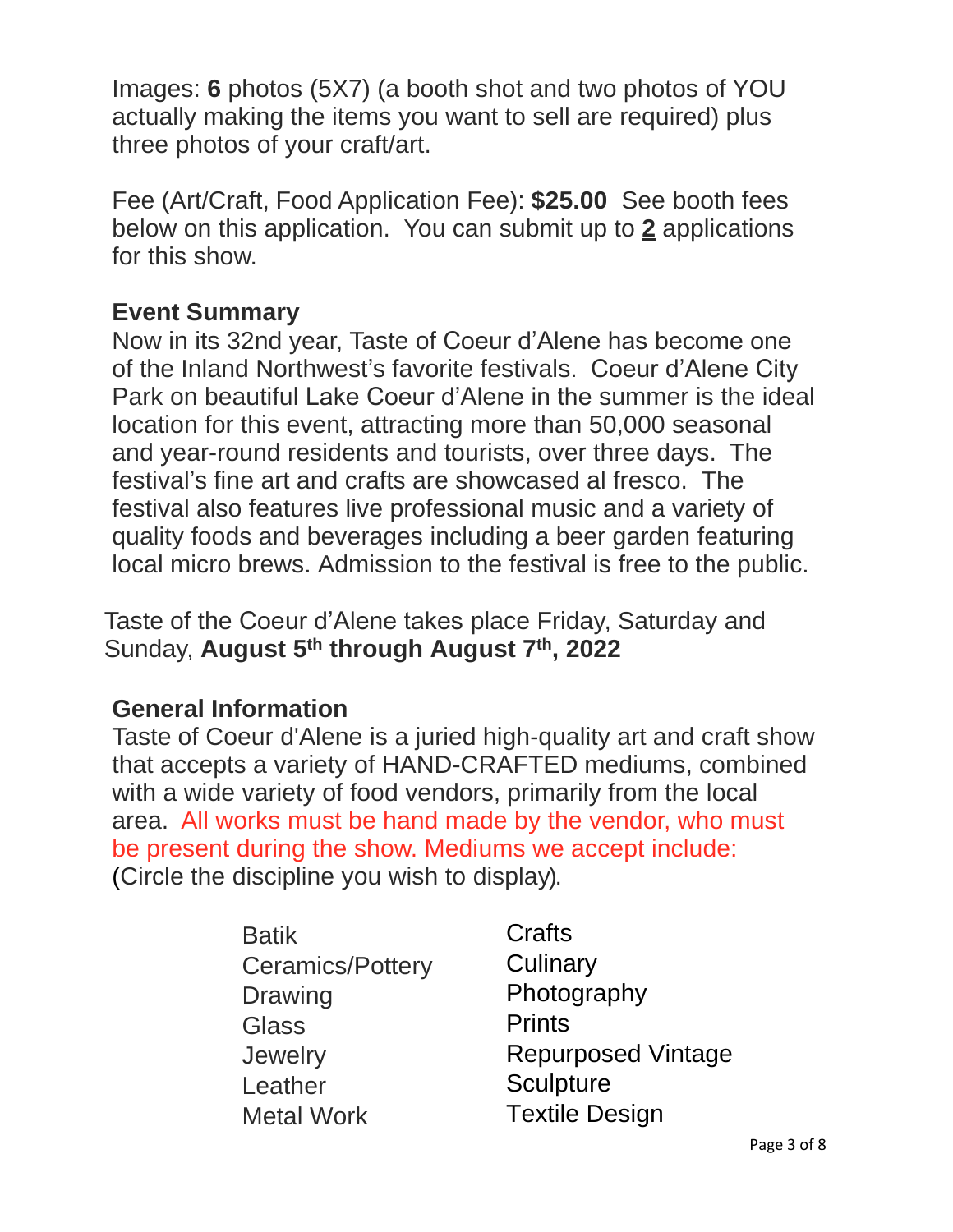|          | Mixed Media |
|----------|-------------|
| Music    |             |
| Other    |             |
| Painting |             |

Up-Cycled Goods Weaving Wearable Art Wood

## **Important Dates:**

May 1ST - Deadline for consideration for last years spots for returning vendors.

May 30th - Deadline for submission for jury (May be extended upon request)

# **June 15th** - **Payment Due in Full for all vendors**

#### **Cancellation:** Initial

Any request for cancellation must be received by July 1st, and will incur a

20% charge against the applicable booth fee. Application fees are non- refundable.

Cancellation of this event by the sponsor will result in a full refund to vendor of Application and any booth fees paid.

# **Check-In:** Initial

CRAFT VENDORS: The only time the Park is available for setup is Friday at 6:30 am, at the Park Dr. entrance. Booth assignments will be available at that time. Check-in will be at the Kiwanis booth located at the large gazebo. Coffee and refreshments will be provided. Booths must be set up by 11AM on Friday, August 5<sup>th</sup>. Please do not **call to find out your space assignment.**

#### **Show Hours:** Initial

Friday August  $5<sup>th</sup>$ , 12:00PM to 8:00PM Saturday August  $6<sup>th</sup>$ , 10:00AM to 8:00PM Sunday August 7<sup>th</sup>, 10:00AM to 5:00PM (Note change in close time)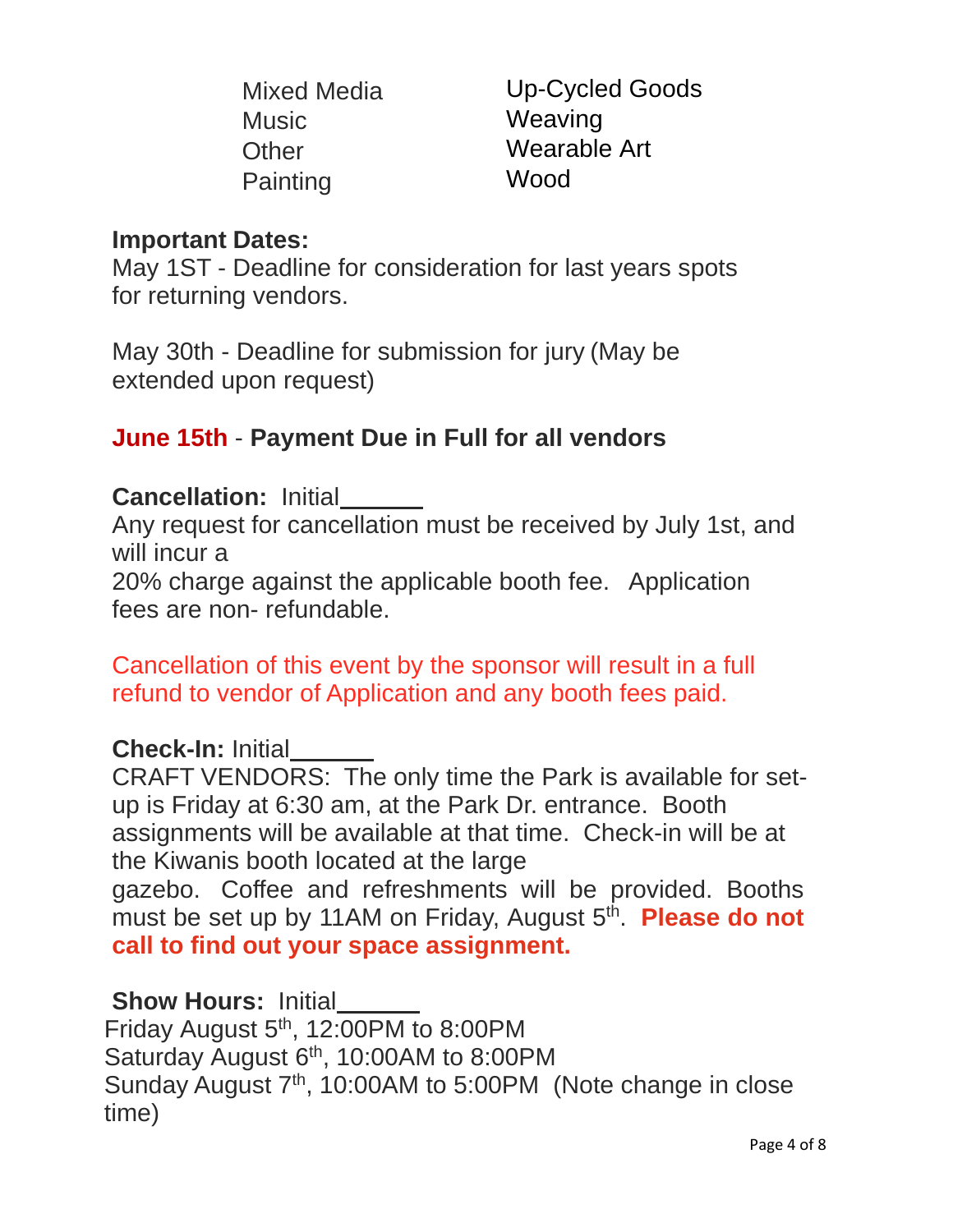# **Parking:** Initial

The City of Coeur d'Alene has added 200 new paved parking spaces adjacent to the show site. Management of parking is handled by Diamond Parking. Overnight parking permission for vendors, is allowed with the purchase of a full day parking pass. NO CAMPING OR RV's OVERNIGHT IN THE PAID PARKING LOTS!

# **Special Requests:** Initial

Every effort will be made to honor requests, but last year's space is not guaranteed. Please note that corners are limited.

# **Wait List:** Initial

Applicants who are not accepted MAY be placed on a wait list. If additional space or cancellations are available after June 1st, wait listed applicants will be chosen based on their discipline then application date.

# **Rules/Regulations Initial**

# **Sales, Sales Tax and Permits:**

Idaho Panhandle Kiwanis does not charge a commission on sales transacted by exhibitors/vendors. You retain 100% of all sales. Idaho has a sales tax of 6%. It is required that all exhibitors/vendors have an Idaho Sales Tax Permit Number. \*\***Tax forms and instructions will be provided to all participants filled out based on application information at Check- in for signature. You will not receive your booth location until the tax form is completed. \*\***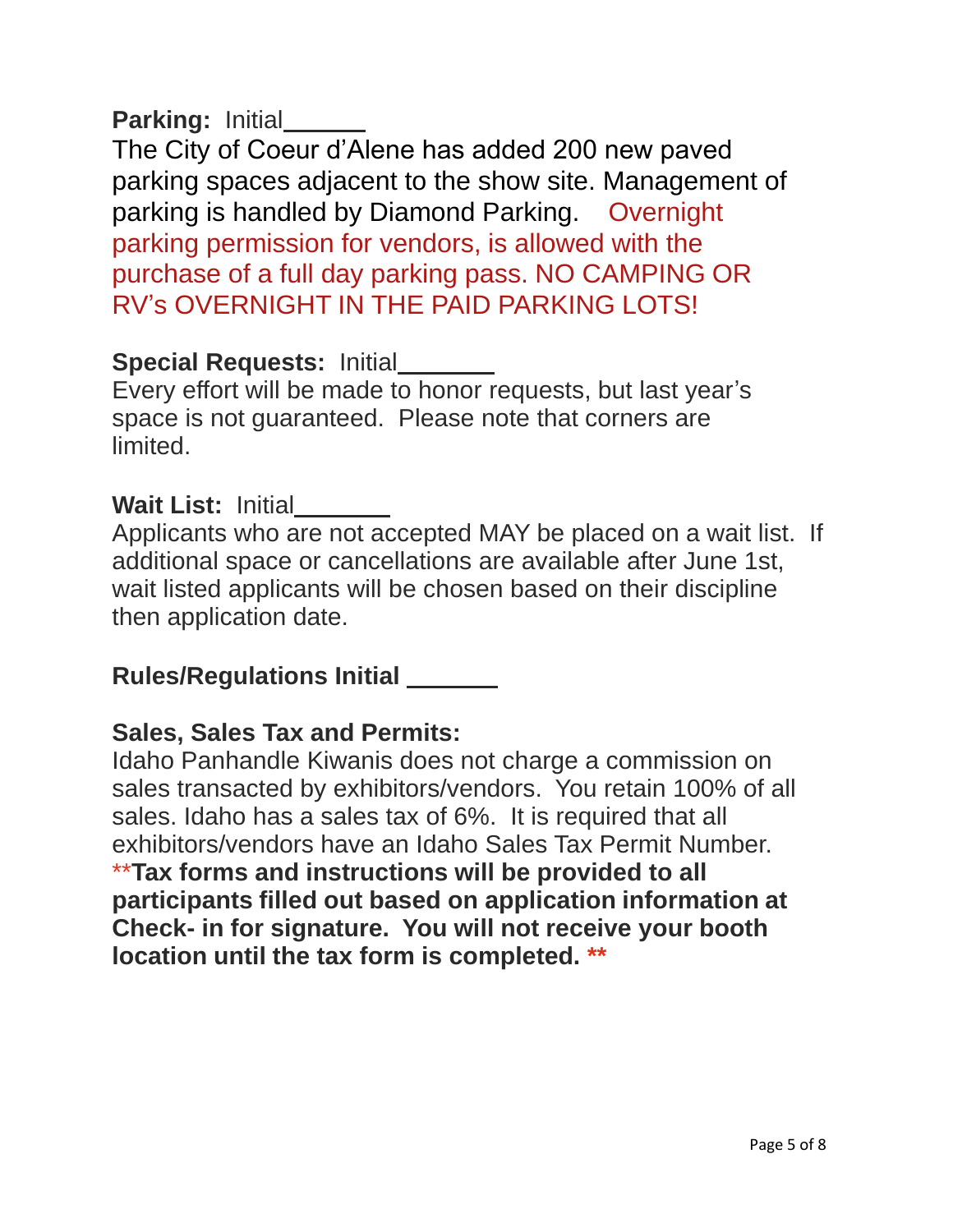# **Security:**

Overnight roving security is provided on Thursday (for Food Vendors), Friday, and Saturday nights. However, Idaho Panhandle Kiwanis assumes no responsibility for the exhibitor's products during Taste of the Coeur d'Alene. Therefore, the exhibitor should secure their booths at night.

## **Terms:**

This event will remain open Rain or Shine, the cancellation or closing of Taste of Coeur d'Alene due to extreme weather or other acts of God will be at the sole discretion of the Idaho Panhandle Kiwanis. **THERE WILL BE NO REFUNDS.**

Exhibitors who close their booth space at any time prior to the advertised daily closing times of the show risk being banned from future shows.

#### **Electricity: Initial**

There will be NO electricity available for art/craft vendors. Whisper-quiet generators are allowed.

## **FAILURE TO COMPLY WITH THE ABOVE RULES AND REGULATIONS MAY RESULT IN NOT BEING ALLOWED IN FUTURE SHOWS.**

**For a full copy of the regulations, please see the show staff the morning of vendor processing. Booth Fees:**

**CRAFT BOOTH:** 10' X 10' booth fee - \$300, due upon acceptance or no later than June 15, 2020 **CRAFT BOOTH**: 20' X 10' booth fee - \$575, due upon acceptance or not later than June 15, 2020

# **Booth Space:** Initial

Each Art or Craft exhibitor receives a 100 square-foot space (10'x10'), located outdoors on the grass in the park. (Additional space is available at an additional fee.)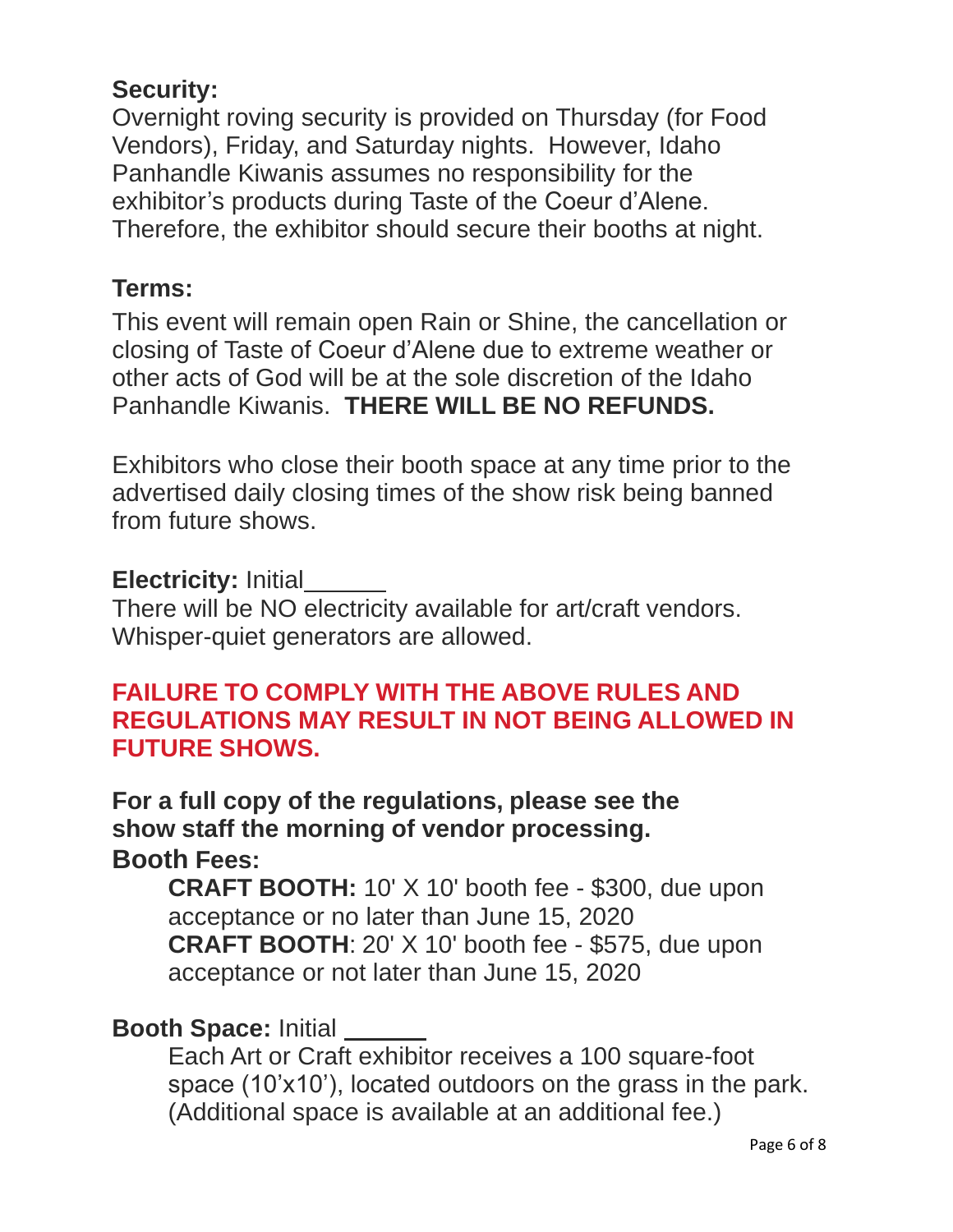Booth Exhibitors may not use or display their items for sale on space outside their booth without paying applicable additional fees. Exhibitors must supply their own equipment (including tent, whisper quiet generator, water, etc. if needed) to display and sell their products. Exhibitors shall post a sign identifying your booth.

Pets are not allowed on festival grounds/city park (City Ordinance), however pets on leashes are allowed on the Centennial Trail only.

No posts or stakes shall be driven into the ground (City Ordinance), any art that needs to be displayed shall be displayed in a bucket of sand or similar manner.

By signing below, I certify that I have read and initialed the above rules and regulations:

# **Signature**

Mail Completed Application with a \$25 check payable to Panhandle Kiwanis to:

Panhandle Kiwanis PO Box 3014 Coeur d'Alene, ID 83816-3014 Attn: Taste of CdA

- 1. Returning vendor? Yes No
- 2. If yes, if possible, would you like the same space as last